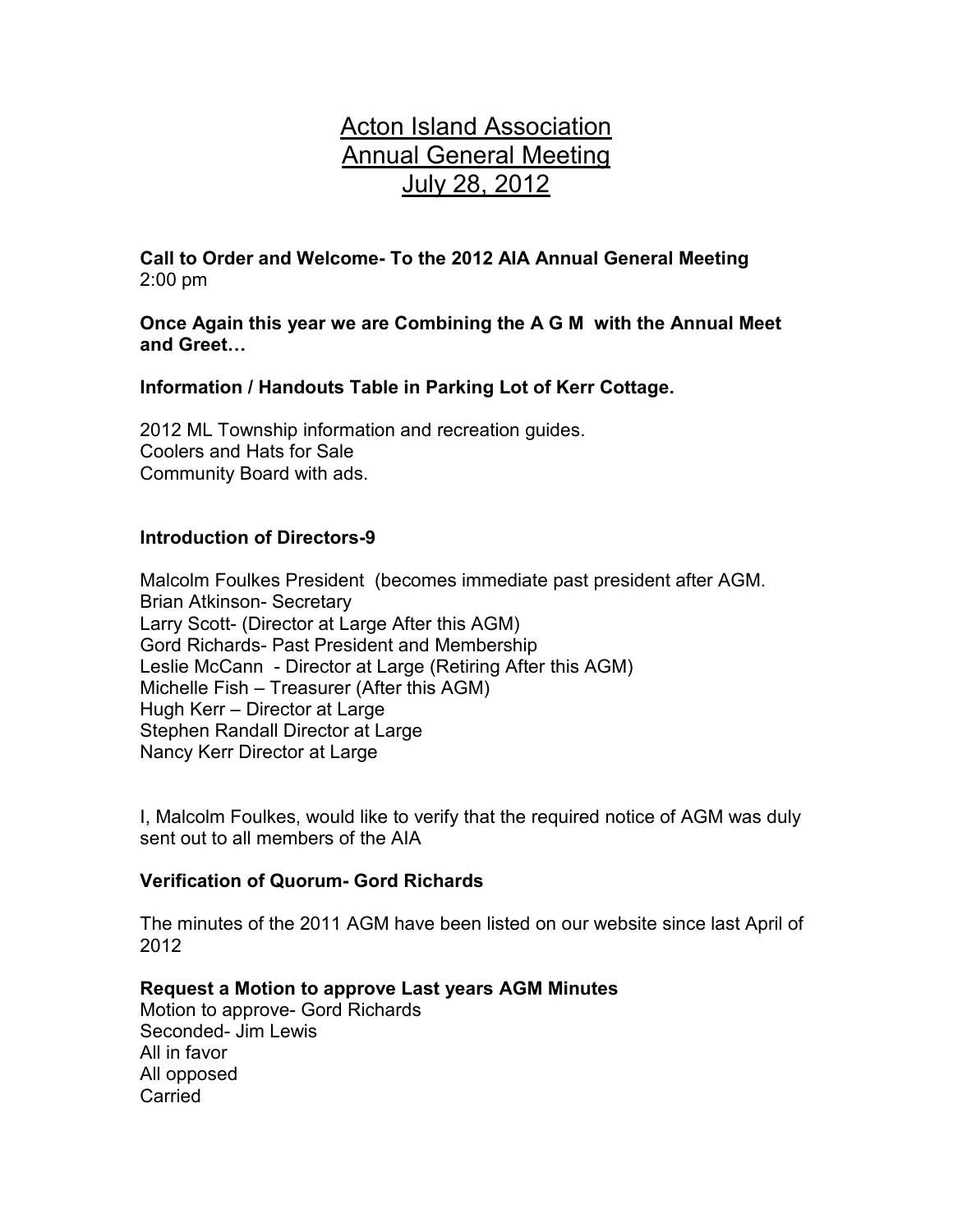## **Review the Financial Statements**- **Leslie McCann (standing in for Michelle Fish)**

Statements will be available on the Acton Island Website after the meeting. Motion – Jim Lewis 2<sup>nd- Hugh Kerr</sup> All in Favor All opposed **Carried** 

# **Report on the Activities of the Directors**

#### **Roster-**

The 2012 roster was mailed out and is available at AGM for the 2012. Next roster 2014

**AIA Website**- Thanks to Steve Messenger for all his efforts with this site.

#### **Thank Yous**

Retired Director Bill Tanhill ~ No Exit Sign Retired Director Leslie McCann ~ Past President Retired Director John McMechan ~ Two "Welcome Signs for Acton island. Brenden Scott For deliver of News Letter to all AI Docks.

## **Meet and Greet**

Malcolm Foulkes thanked the Kerr family for hosting both the 2012 AGM and the Meet and Greet

We will be looking for a new venue for 2013.

If you have any interest in letting us use your property, please let me know. Please be advised that the board of directors does the lion's share of set up and tear down for the combined events. Moreover, we provide all the tables, cutlery, plates, wine beer, pop and ice.

## **Nominations of Members for Election of Directors**

Malcolm Foulkes (Immediate Past Pres.).